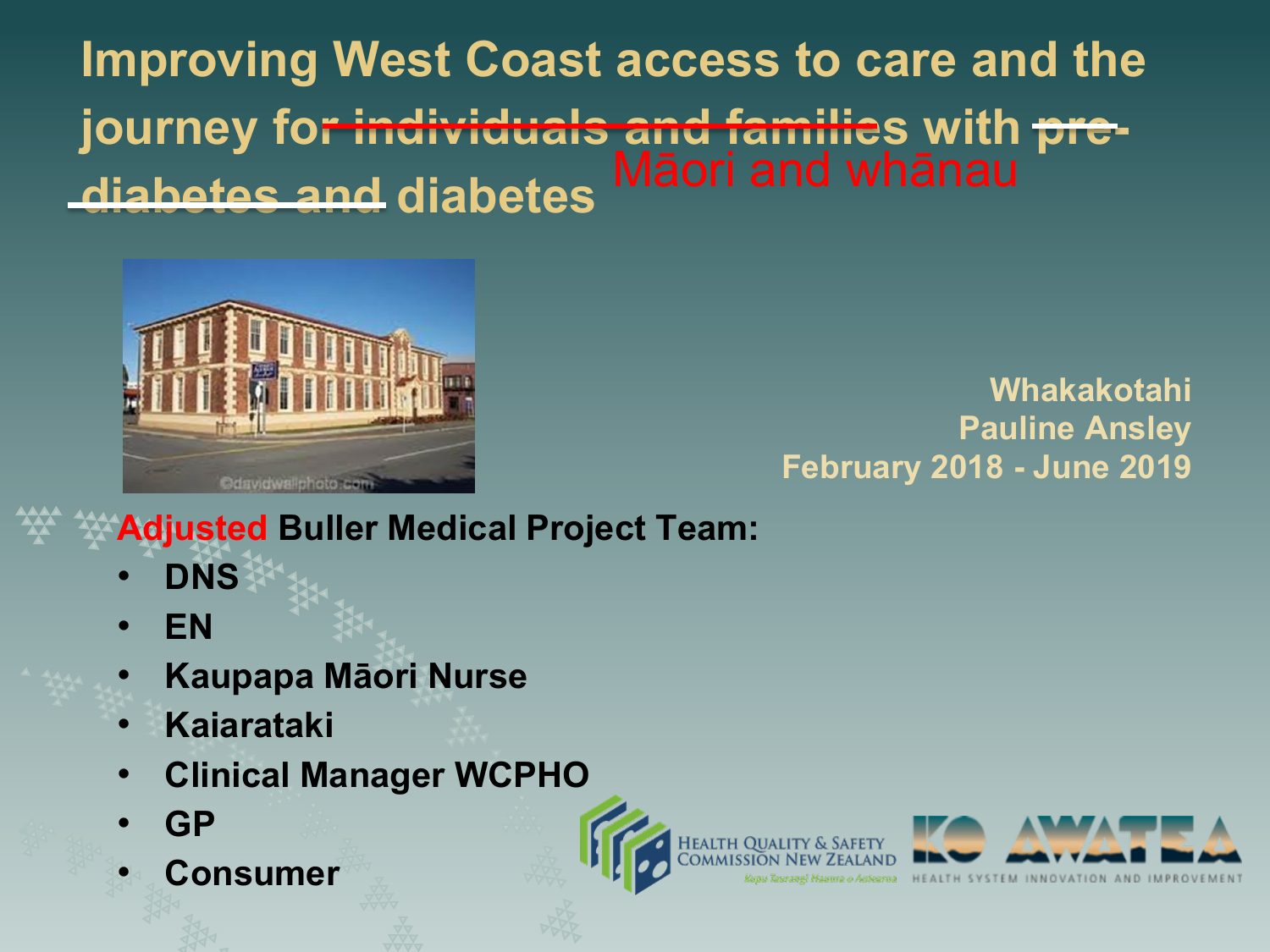# **Implementation Plan - Amended**

- Project team meeting fortnightly
- Consumer co-design (HQSC workshops, project team, patient survey)
- Teamwork using key provider groups Poutini Waiora, health navigators
- Include pharmacy delayed, re-explore
- Baseline data/identified project measures established (DAR, HbA1c, referrals)
- PDSAs:
	- lifestyle programme referrals (completed)
	- Outreach Māori (in progress) proposed 'New' model
	- Retinal screening processes (completed) ongoing though
	- Patient survey about the service and patient's needs (completed)
	- Patient medication leaflets (in progress) continue
	- Pre-commencing medication audit (delayed)
- Sustainability: need to reconsider
	- Project in workstream plan (to get wider support) (done, still needs progress)
	- Communications plan:
		- regular feedback to practice team / sponsor / CGC / LDT / PHO Board (ongoing)
		- Monthly data reporting to practice team (ongoing, still needs progress)
		- Monitoring/tracking (continue)

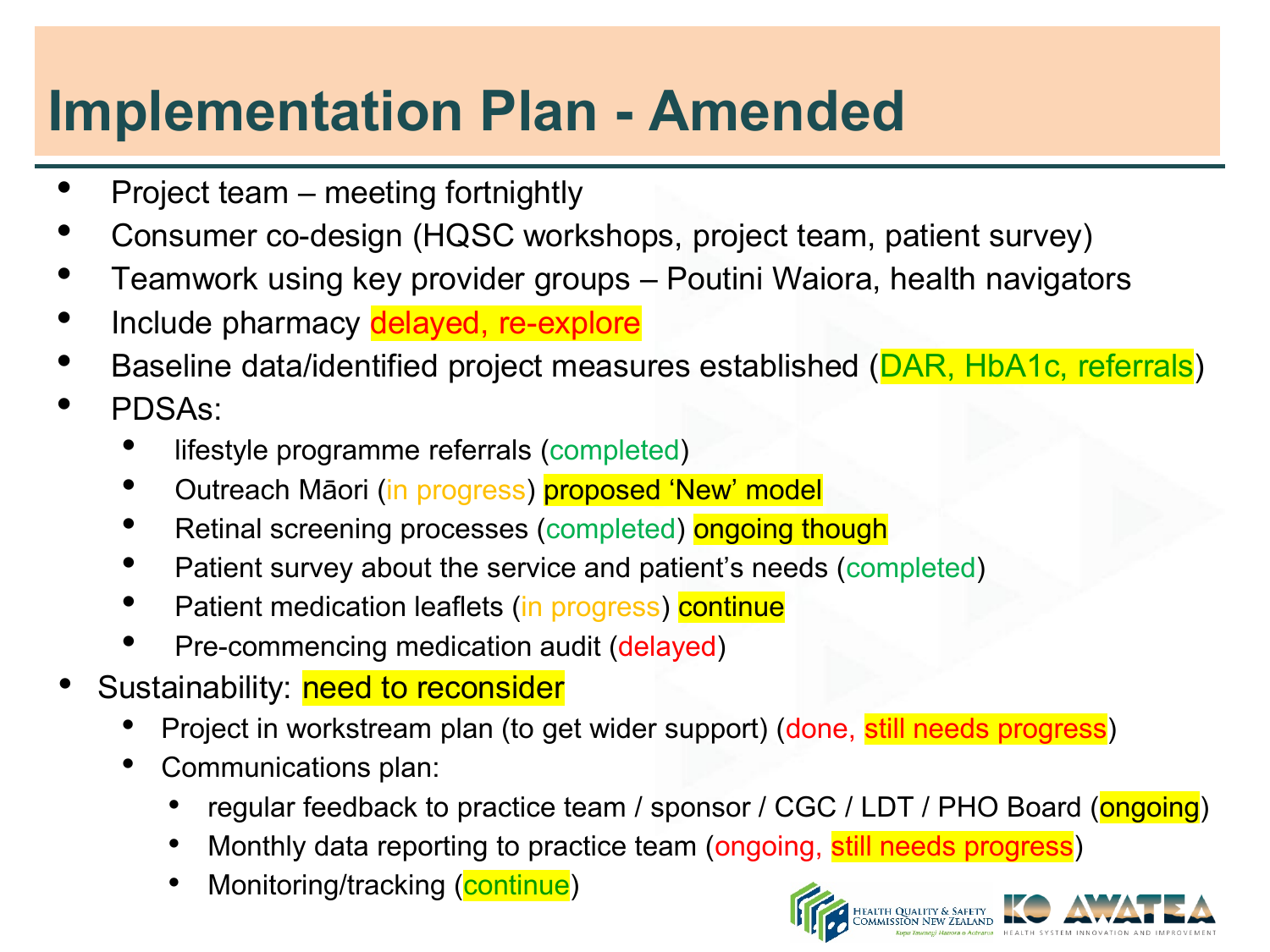## **Outcome Measures: DAR, HbA1c, lifestyle referrals**

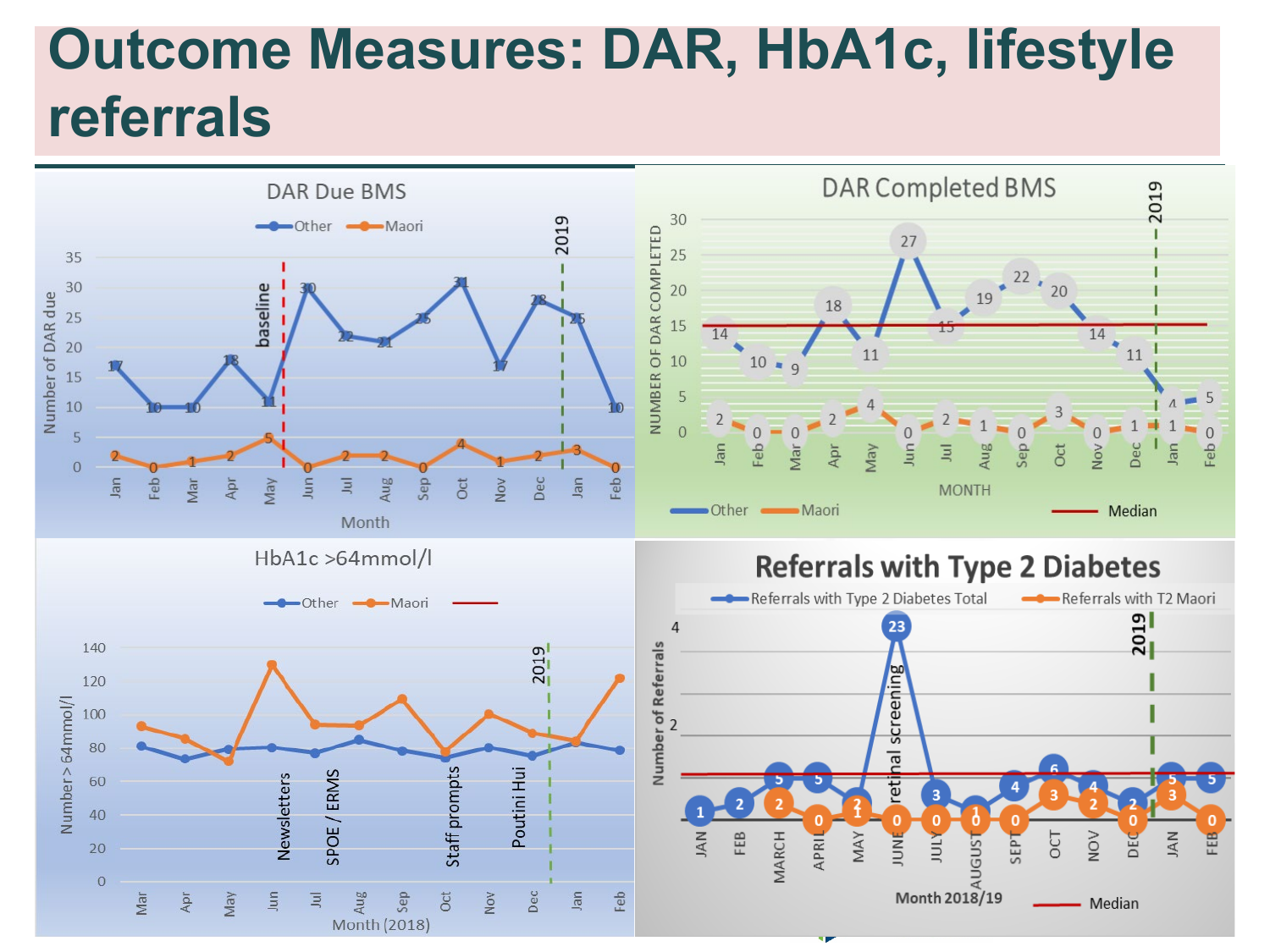## **Where we are at problems / successes / challenges**

- Engaged key nurse champions, pharmacist / GP – *need to re-engage as key staff have left*
- Teaching the project team to **fish** *staffing/resource constraints / capacity and leadership issues*
- Increasing visibility through workstream *QI team established & trained – capacity and leadership issues hindering progress*
- Resources / capacity: no funding or time allocated for the project (*protected time)*; getting buy in; support from the sponsor / manager / GP Practice; IT - *if facilitator doesn't drive it the project stalls, so not sustainable*
- Hba1c and DAR data has to be obtained manually from the PMS
- PMS data is prone to flaws through user error & c*reative use of system/s*
- Team want to implement their own ideas and do the work – *limited progress due to capacity issues*
- **Patient survey feedback positive**
- **Plan B:**

*Adapt project to Poutini Waiora & focus on Māori with diabetes.* 

- *- modelled / documented consultations & processes*
- *- whānau ora clinic commenced & outreach prn*
- *- DNS working with PW team*
- *- training and support from DNS & PHO*
- *- consumer on project team*
- *- measures: DAR, HbA1c, lifestyle referrals, patient feedback*